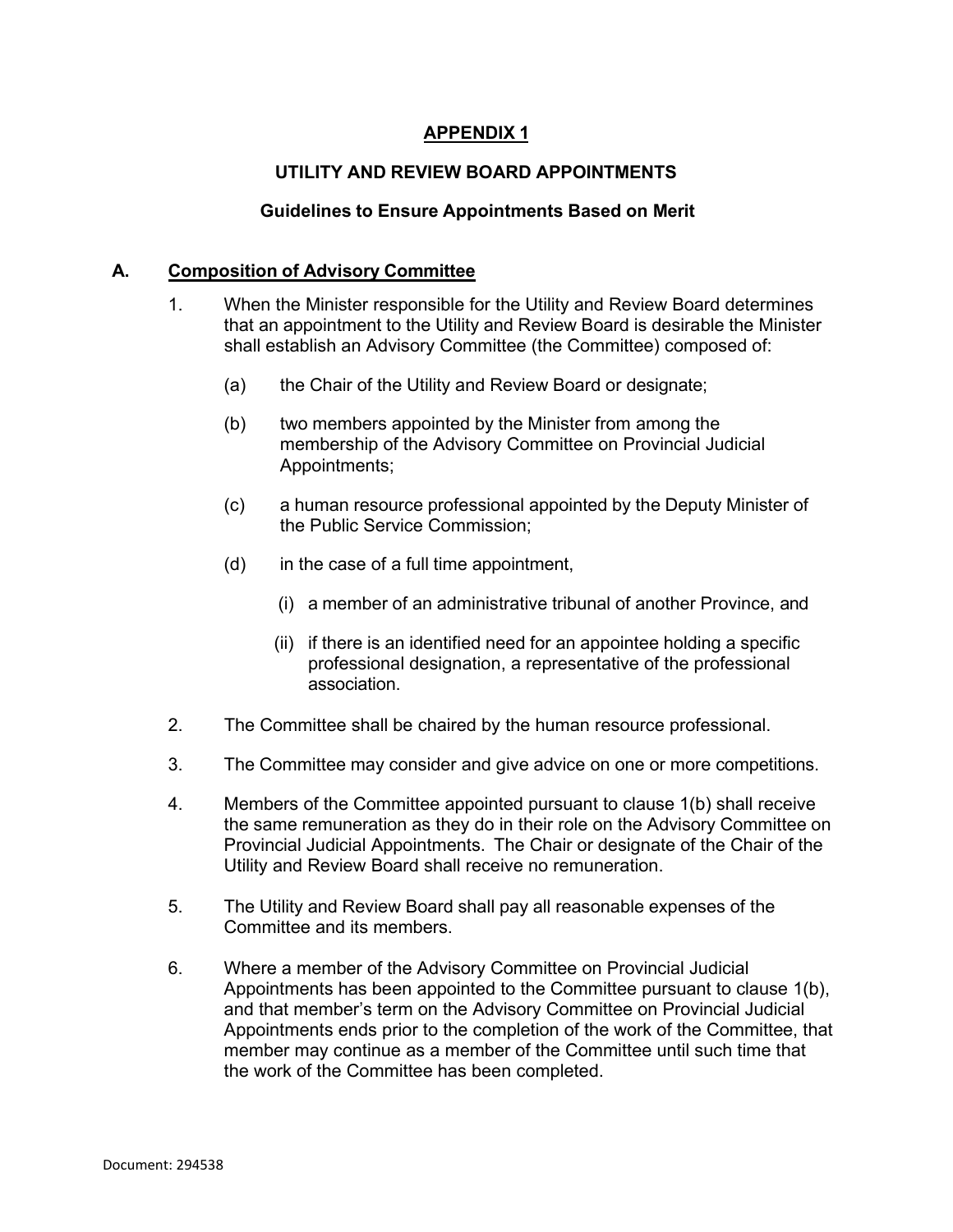# **B. Criteria to be Applied by the Committee**

The Committee shall use the following criteria when evaluating applicants:

- 1. Personal characteristics:
	- (a) respect for the essential dignity of all persons regardless of their circumstances;
	- (b) integrity and fairness;
	- (c) politeness and consideration for others;
	- (d) moral courage;
	- (e) punctuality and good, regular work habits;
	- (f) good health except to the extent that any physical or mental disability would not reasonably preclude performance as a member;
	- (g) not involved in serious, unresolved professional complaints, civil actions or outstanding financial claims such as unpaid taxes or insolvency proceedings; and
	- (h) an absence of pomposity and authoritarian tendencies.
- 2. Intellectual ability:
	- (a) fair and open-minded;
	- (b) flexible and not unreasonably rigid;
	- (c) able to make decisions promptly or within a reasonable period of time;
	- (d) patient; and
	- (e) good listening skills.
- 3. Professional Excellence:
	- (a) an interest in and some aptitude for the administrative aspects of the Board's responsibilities;
	- (b) good writing and communication skills; and
	- (c) where a professional designation has been identified as a requirement for appointment by the Chair of the Utility and Review Board and the Ministers, candidates shall have: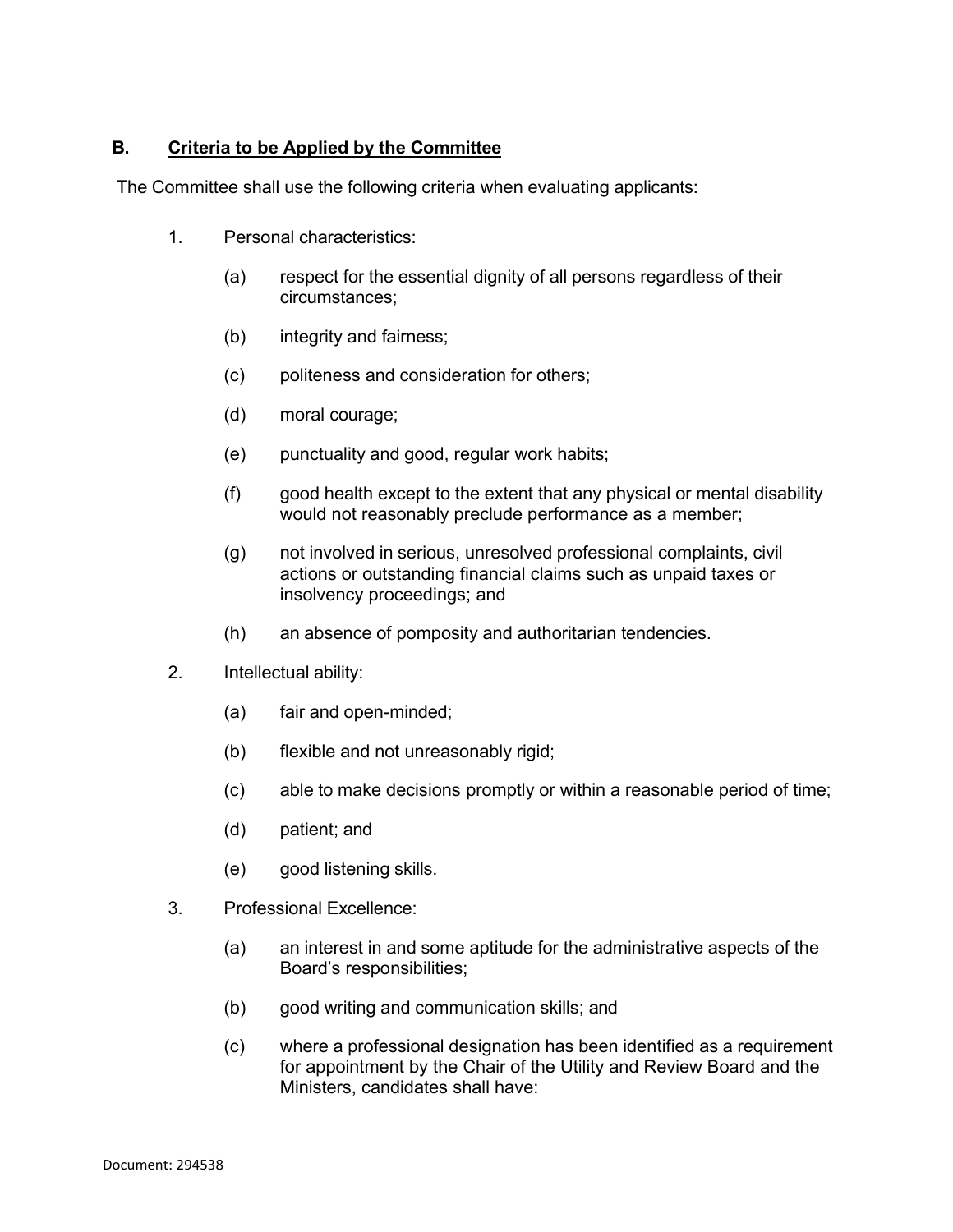- Good standing in the designated professional organization;
- At least five years in the profession; and
- A record of achievement in the profession.
- 4. Diversity:
	- (a) The Board should be reflective of the diversity of our Province in terms of Aboriginal people, African Nova Scotians and other racially visible people, persons with disabilities and women.
	- (b) As a designated public institution under the French-language Services Regulations, the Nova Scotia Utility and Review Board encourages members of the Acadian and francophone community to consider applying for Board positions.
	- (c) Candidates will be invited to self-identify. When a candidate has selfidentified as such, this information will be supplied to the Minister in the event that they are a recommended candidate.
- 5. Community awareness and understanding:
	- (a) a commitment to public service;
	- (b) awareness of and interest in knowing more about the matters coming before the Utility and Review Board;
	- (c) sensitivity to changes in social values relating to matters coming before the Utility and Review Board; and
	- (d) the ability to understand the public policies inherent in matters coming before the Utility and Review Board.
- 6. The Committee will recommend the appointment of a well qualified person from an under represented group if no one else is clearly better qualified.

### **C. Advertising and Selection Process**

- 1. All vacancies to be filled will be advertised.
- 2. In the case of full time positions, advertising particular to the position will appear throughout the Province and, at the discretion of the Committee, in a national publication.